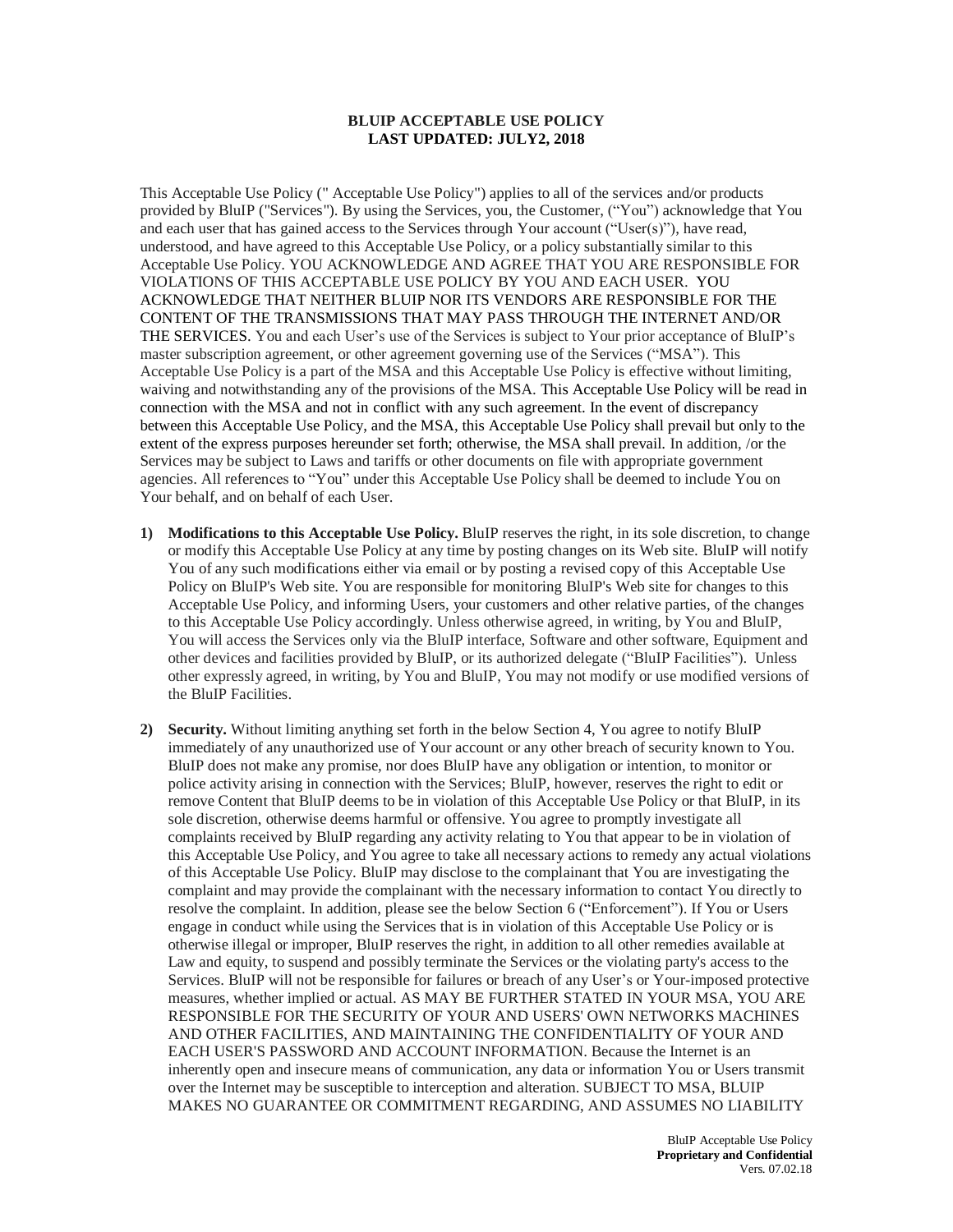FOR, THE SECURITY AND INTEGRITY OF ANY DATA OR INFORMATION YOU OR USERS TRANSMIT VIA THE SERVICES OR OVER THE INTERNET.

- **3) No Liability.** BLUIP WILL NOT BE LIABLE TO YOU, ANY USER, OR ANYONE ELSE FOR ANY USE OF THE SERVICES BY YOU OR ANY USER THAT VIOLATES THIS ACCEPTABLE USE POLICY, OR FOR ANY FAILURE BY YOU TO ENFORCE ANY OF YOUR OBLIGATIONS UNDER THIS ACCEPTABLE USE POLICY. YOU AGREE TO INDEMNIFY (AS DEFINED IN THE MSA, IF AT ALL), DEFEND, AND HOLD BLUIP, ITS SUBSIDIARIES, AFFILIATES, OFFICERS, DIRECTORS, EMPLOYEES, AGENTS, LICENSORS, CONSULTANTS, SUPPLIERS, AND ANY THIRD PARTY WEB SITE AND CARRIER PROVIDERS HARMLESS FROM AND AGAINST ALL CLAIMS, DEMANDS, ACTIONS, LIABILITIES, LOSSES, EXPENSES, DAMAGES, AND COSTS, INCLUDING ACTUAL ATTORNEYS' FEES, RESULTING FROM A VIOLATION OF THIS ACCEPTABLE USE POLICY BY YOU OR ANY USER(S), MISUSE OR ABUSE OF THE SERVICES BY YOU OR ANY USER(S), OR INFRINGEMENT BY YOU OR ANY USER(S) OF ANY INTELLECTUAL PROPERTY OR OTHER RIGHT OF ANY PERSON OR ENTITY. You agree to cooperate (at Your own cost) as fully as BluIP reasonably requires in BluIP's defense of any claim. BluIP reserves the right, at its own expense, to assume the exclusive defense and control of any matter otherwise subject to indemnification by You, and You shall not in any event settle any matter without the written consent of BluIP. Notwithstanding anything to the contrary herein contained, all terms and procedures relating to Your Indemnification obligations under this Acceptable Use Policy shall be in accordance with the MSA, if therein stated.
- **4) System Abuse.** The actions described below are defined as "System Abuse" and, are strictly prohibited under this Acceptable Use Policy. The categories listed below are intended to serve merely as guidelines regarding appropriate and inappropriate conduct; the list is by no means exhaustive and should not be interpreted as such. If You and/or a User are/is unsure of whether a contemplated use or action is permitted, it is t Your responsibility to determine whether the use is permitted by contacting BluIP via electronic mail at legalnotice@bluip.com. BluIP expressly reserves the right, in its discretion, to pursue any remedies that it believes are warranted which may include, but are not limited to, filtering, suspending, or terminating accounts and/or Users that engage in System Abuse or who refuse to address System Abuse.

# **a) Unauthorized Access/Interference**

You shall not use the Services to:

- i) engage in activity which is, or BluIP reasonably believes is or could be, or transmit unwanted or offensive, fraudulent, illegal, harmful, harassing content, in violation of a court order decree or the like, or that interferes with others' use or enjoyment of the Services or the Services or the Internet in general;
- ii) attempt to gain unauthorized access to, or attempt to interfere with or compromise the functioning, operation, or security of any network, system, computing facility, equipment, data, or information;
- iii) attempt to intercept, redirect, or otherwise interfere with communications intended for others;
- iv) attempt to interfere with or deny service to any User or host (either of which is rightfully and lawfully using the Services) e.g., denial of service attacks);
- v) provide any false information, including falsify header information or User identification information;
- vi) introduce malicious programs into the network, server or Services (e.g., viruses, worms, Trojan horses, disabling devices, etc.), or intentionally transmit files containing a computer virus or corrupted data;
- vii) without BluIP's written consent: re-sell, re-brand, re-supply, re-market, otherwise transfer or commercially exploit the Services; or, aggregate traffic from more than one customer over an "unlimited" line or trunk;
- viii) engage in long duration calls (i. e., calls to the same number in excess of four hours (continuous or cumulative) within a 24 hour period and/or calls placed to specific numbers/destinations for the purpose of generating charges or fees for or with a third party;
- ix) use of an open telephone line as a monitoring, intercom or similar service; or,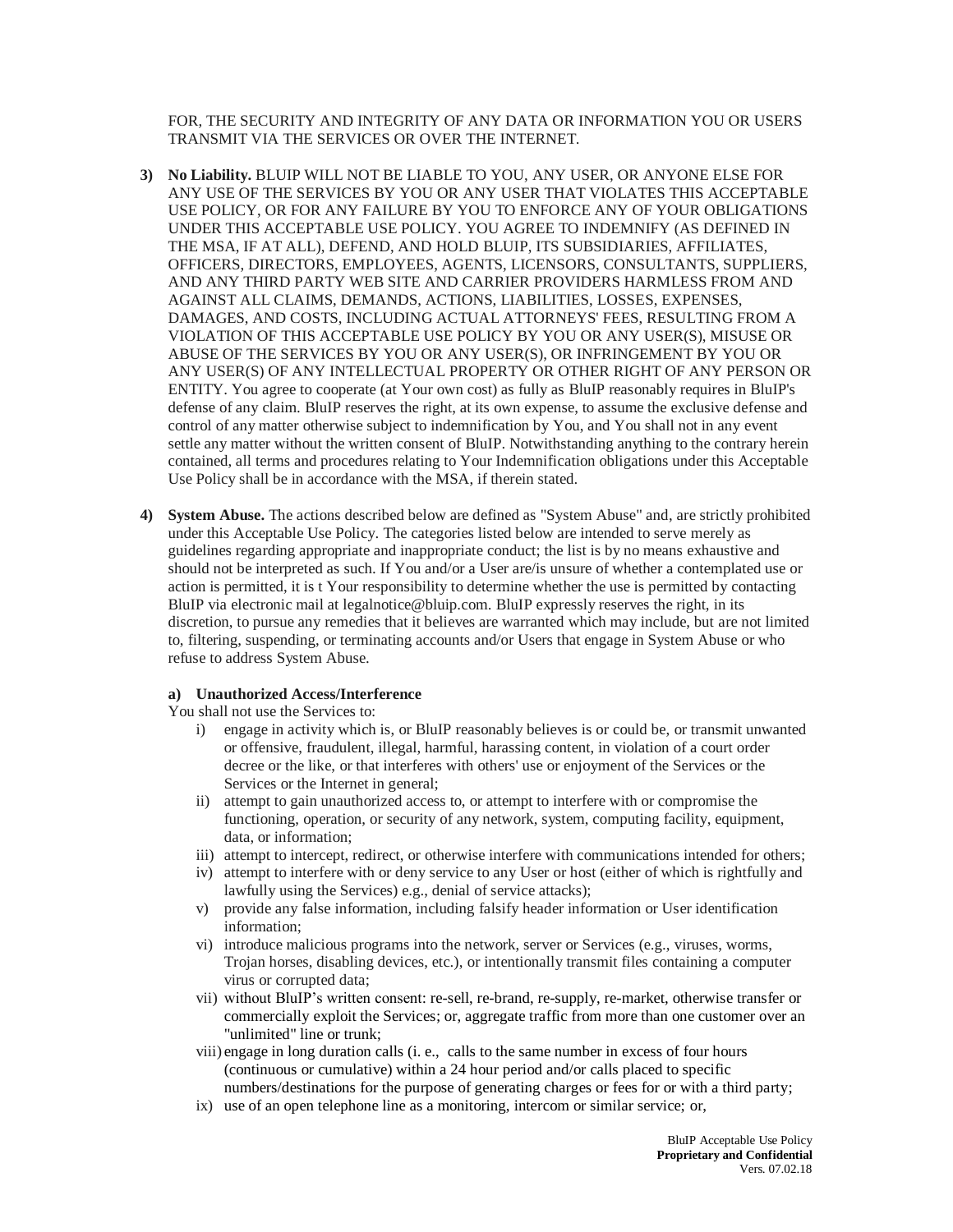- x) engage in calls that do not consist of uninterrupted live human voice dialog by and between natural human beings;
- xi) unauthorized collecting data regarding use or operation of the Services or other Users of the Service;
- xii) engage in any of the foregoing activities by using the services of another provider or third party and channeling such activities through an account provided by BluIP, or otherwise involving the Services or any BluIP account, in any way with or without another provider or third party for the purpose of facilitating the foregoing activities.

## **b) System/Network Security Violations**

You shall not use the Services to:

- i) without the owner's express prior written authorization: attempt to or actually access or use data, systems or networks, including any attempt to probe, scan or test the vulnerability of a system or network, or breach security or authentication measures;
- ii) monitor data or traffic on any network or system in any way (including but not limited to "packet sniffing") without the system or network owner's express prior written authorization;
- iii) attempt to or circumvent User authentication or security of any host, network, or account ("cracking");
- iv) attempt to or gain unauthorized access to User accounts or passwords;
- v) engage in "hacking," misuse or share User accounts or passwords with any other party, attempt to violate BluIP security or elsewhere, or attempt to infiltrate any network, without express prior written authorization of the owner thereof;
- vi) attempt to or breach or disrupt Internet communication including, but not limited to, accessing data of which You or the User is not an intended recipient, or logging into a server or account that You or the User is not expressly authorized to access; or violate the acceptable use policies of any networks, machines, or services which are accessed through BluIP's network; or,
- vii) use the Services in excess of BluIP-specified bandwidth or similar limitations, if any; and, any programs, scripts, or processes that generates excessive server load on BluIP servers are prohibited. BluIP reserves the right to terminate or suspend any such program, script, or process.

# **c) UCE/Spam/Mailbombs/News bombs**

- You shall not use the Services to:
	- i) use another party's mail server to relay mail without the express prior permission from that other party;
	- ii) relay email in an anonymous fashion, or forge any TCP-IP packet header;
	- iii) operate a server in connection with the Services in an "open relay" configuration (a configuration whereby a mail server processes email messages where neither the sender nor the recipient is a local user);
	- iv) send Spam or Unsolicited Commercial email ("UCE")(i. e., any unsolicited commercial or informational email or a series of unsolicited commercial emails or large attachments transmitted to one recipient), or use the Services to collect responses from mass unsolicited emails;
	- v) send unsolicited email(s) which could reasonably be expected to provoke complaints from its recipient(s);
	- vi) use Spam to drive visitors to Your site hosted through the Services;
	- vii) "Mailbomb" (i.e., transmit excessive volumes of unsolicited commercial emails, deliberately send excessively large attachments to one recipient, or send multiple similar mails to the same email address);
	- viii) use the service of another provider to send UCE, Spam or Mailbombs, or to promote a site hosted on or connected to the Services;
	- ix) send, advertise, distribute, or use Software or any software intended to facilitate sending unsolicited ("opt-out") bulk email, or harvest email addresses from the Internet for that purpose; and, You shall not sell or distribute lists of harvested email addresses for that purpose. If You and/or any Users send unsolicited bulk email from BluIP accounts, You will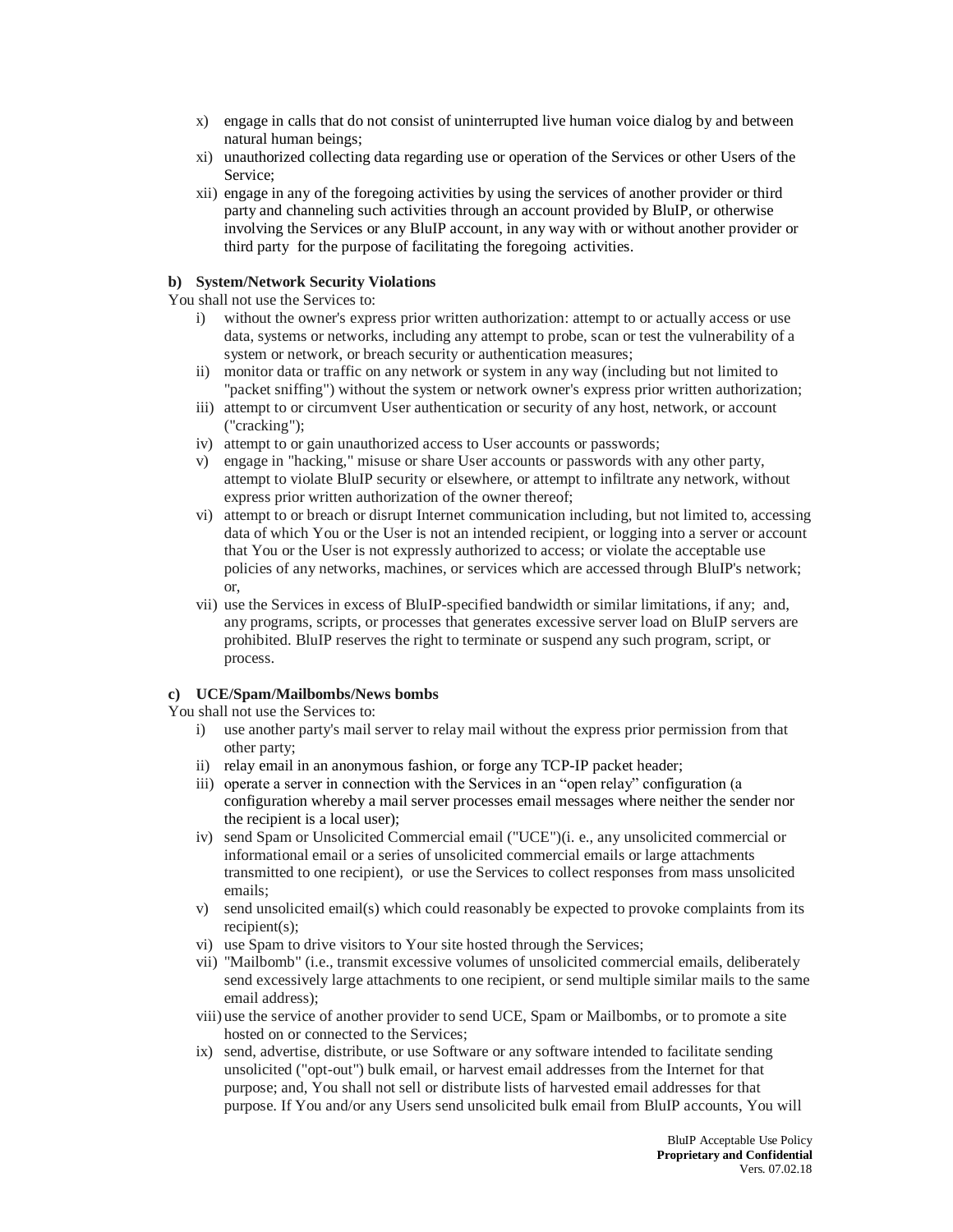be charged the cost of labor to respond to complaints, with a minimum charge of \$200 (USD). If You send bulk email to "opt-in" lists, You must have a method of confirmation or verification of opt-ins and provide confirmation or verification of opt-ins, deemed sufficient by BluIP, to BluIP upon its request;

- x) provide or make use of a service employing referral IDs. You will be considered responsible for unsolicited bulk email sent by You or Users of the referral ID service that makes reference to Services hosted or otherwise provided by BluIP. You must be able to provide visible evidence from the UBE-advertised link that a member of their referral ID service has had their membership terminated; or,
- xi) use the BluIP or User account to collect replies to messages sent from another provider which violate these rules or those of the other provider.

### **d) Social Media and other Postings**

- i) all postings (including but not limited to cross postings), utilizing the Services, on any form of web-based technologies (e. g. social media), or other technological interactive facilities must comply with each network's, community's or applicable entity's terms of use, policies, other requirements and applicable Laws.
- ii) You shall not use the Services to:
	- (A) engage in cyberbullying, online harassment, trolling, continued posting of off-topic messages, including commercial messages (unless specifically invited by the applicable group), spamming and any prohibited activity ("Prohibited Activity");
	- (B) post articles with falsified header information. "Munging" header information to foil email address, harvesting by Spammers is acceptable, provided that a reasonable means of replying to the message originator is given; or,
	- (C) issue postings that have been falsified so as to appear to come from someone other than You or the User, as applicable.
- iii) You will be charged, and You agree to pay for Users who engage in any Prohibited Activity using Services; at a minimum, You will be charged the cost of labor to issue cancellations and respond to complaints (i.e., a minimum charge of \$US200).

### **e) Other Prohibited Activities**

The following activities are also prohibited System Abuses:

- i) storing any program, utility or file on BluIP's servers, the use of which would constitute a violation of this Acceptable Use Policy (e.g., storing hacker scripts, IRC bots, or Spamming software on BluIP's servers is prohibited);
- ii) any activity involving the resale of BluIP's products or services, unless specifically documented in a separate written agreement executed with BluIP;
- iii) any activity involving deceptive online marketing practices including, including without limitation practices that violate the United States Federal Trade Commission's and/or the Federal Communications Commission's regulations and/or guidelines for proper online marketing schemes;
- iv) use of the Service by anyone under the age of 13 (or equivalent minimum age in User's home country; or,
- v) any other illegal, infringing, or inappropriate activity or abuse of the Services (as determined by BluIP in its sole discretion, which discretion BluIP shall exercise reasonably). Whether or not specifically listed in this Acceptable Use Policy. Prohibited Activity or abuse of the Services authorizes BluIP to suspend or terminate the User's access to and use of the Services.

#### **5) Illegal Activity**

**a)** The Services may be used only for Lawful purposes. Transmission, distribution or storage of any material in violation of any applicable Law. This includes, without limitation, material protected by copyright, trademark, trade secret or other intellectual property right used without proper authorization, and material that is obscene, defamatory, constitutes an illegal threat, or violates export control Laws. You agree to use the Services only for Lawful purposes, and You agree not to use the Services in a manner that violates any applicable Laws.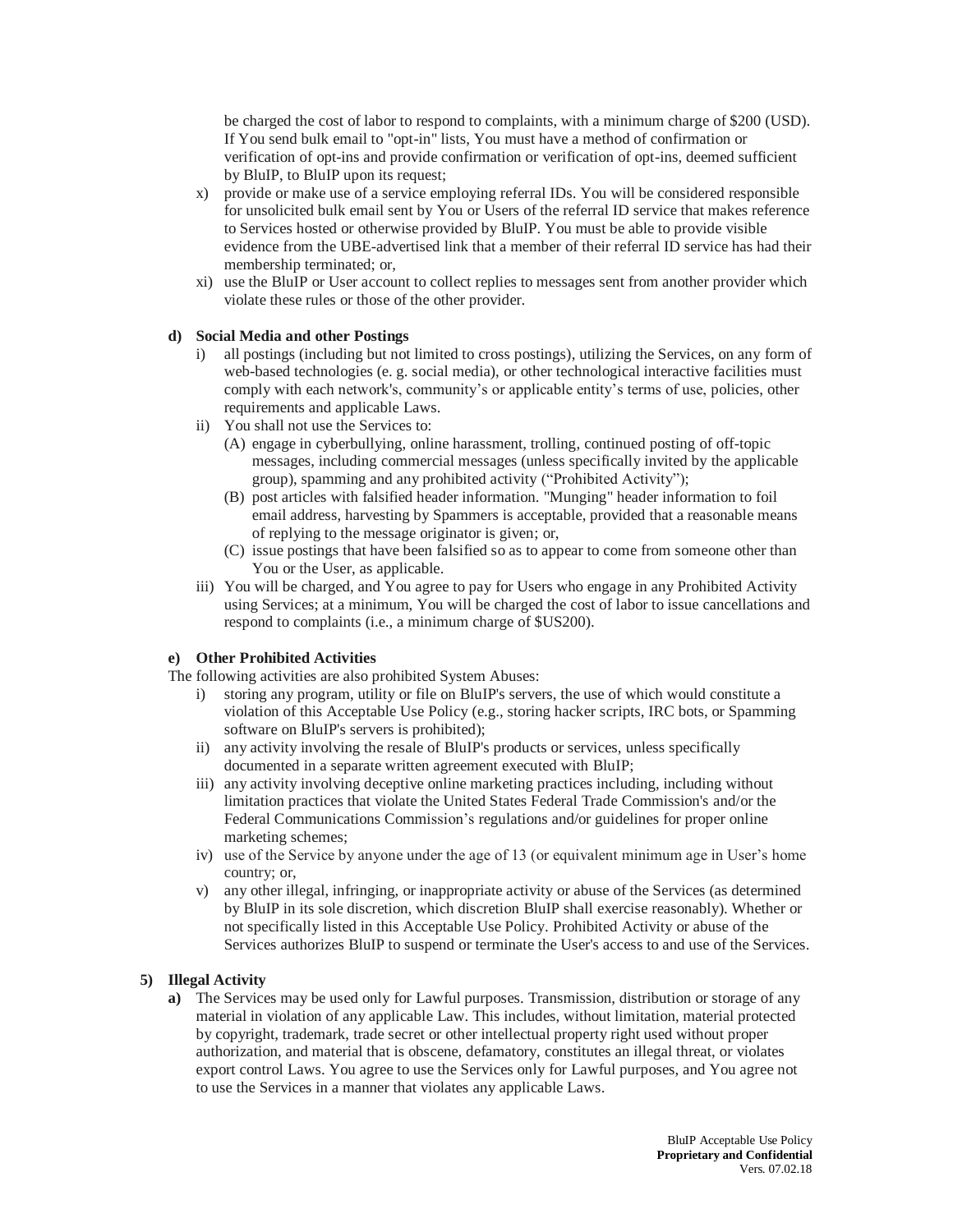#### **b)** Dedicated and Webhosting Customers.

BluIP dedicated Internet and Web hosting customers who provide services to Users must also maintain valid postmaster and abuse addresses for their domains, comply with all applicable Internet RFCs, maintain appropriate reverse DNS information for all hosts receiving connectivity through BluIP's network for which DNS responsibility has been delegated to You (if applicable), maintain accurate contact information with the InterNIC and any other appropriate domain and IP address registries, take reasonable steps to prevent IP spoofing by Users and downstream customers, provide a 24/7 contact address to BluIP for dealing with security and abuse issues, and act promptly to ensure that Users are in compliance with this Acceptable Use Policy.

#### **6) Enforcement**

- **a)** Subject to the MSA, BluIP may electronically monitor the Services and access and disclose any information transmitted or stored thereon. BluIP may investigate any suspected violation of this Acceptable Use Policy, and You agree to cooperate fully with any such investigation. You recognize that BluIP may cooperate with any government, Law enforcement agencies, or other parties including reporting or investigating possible violations of Law or otherwise inappropriate activity. BluIP may forward the relevant communication and other information, including Your identity, to the appropriate authorities for investigation and prosecution. You consent to BluIP's forwarding of any such communications and information to these authorities. In addition, BluIP may disclose Your name, telephone number, credit card information, and other Personal Information, any communications sent or received by You, and any other information that BluIP may have about Your account, including but not limited to, types of Services, length of Services, MAC address(es), IP address(es), email address(es), registered 911 address, and all other account information, as follows: in response to Law enforcement or other governmental agency requests; as required by Law, regulation, rule, subpoena, search warrant, court order or the like; as necessary to identify, contact, or bring legal action against someone who may be violating the Law, or misusing the Services, the Device, or both; to protect BluIP's rights and property; or, in emergency situations where disclosure of such information is necessary to protect BluIP customers or third parties from imminent harm. Violations of system or network security are prohibited, and may result in criminal and civil liability. BluIP reserves its rights to seek criminal and civil liability, including equitable relief, against Users who violate BluIP's security. Notwithstanding the foregoing, BluIP does not assume any obligation to monitor the use of the Services and You bear full responsibility for transmitting information, screening unwanted transmissions, reporting offensive or illegal communications and backing up any data stored on BluIP's systems.
- **b)** Digital Millennium Copyright Act. BluIP responds expeditiously to claims of intellectual property infringement. BluIP will promptly process and investigate notices of alleged infringement and will take appropriate actions under the Digital Millennium Copyright Act ("DMCA") and other applicable intellectual property Laws. Upon receipt of notices complying or substantially complying with the DMCA, when it is under its control, BluIP will act expeditiously to remove or disable access to any material claimed to be infringing or claimed to be the subject of infringing activity and will act expeditiously to remove or disable access to any reference or link to material or activity that is claimed to be infringing. BluIP will terminate access for You and Users who are repeat infringers. If You are a BluIP Webhosting customer, You must adopt and implement a Digital Millennium Copyright Act Policy that reserves the necessary rights to remove or disable infringing material. If You believe that a copyrighted work has been copied and is accessible on BluIP's site in a way that constitutes copyright infringement, You may notify us by providing BluIP's registered copyright agent with the following information:
	- i) an electronic or physical signature of the person authorized to act on behalf of the owner of the copyright interest;
	- ii) a description of the copyrighted work that You claim has been infringed;
	- iii) a description of where the material that You claim is infringing is located on the site;
	- iv) Your address, telephone number, and email address;
	- v) a statement by You that You have a good faith belief that the disputed use is not authorized by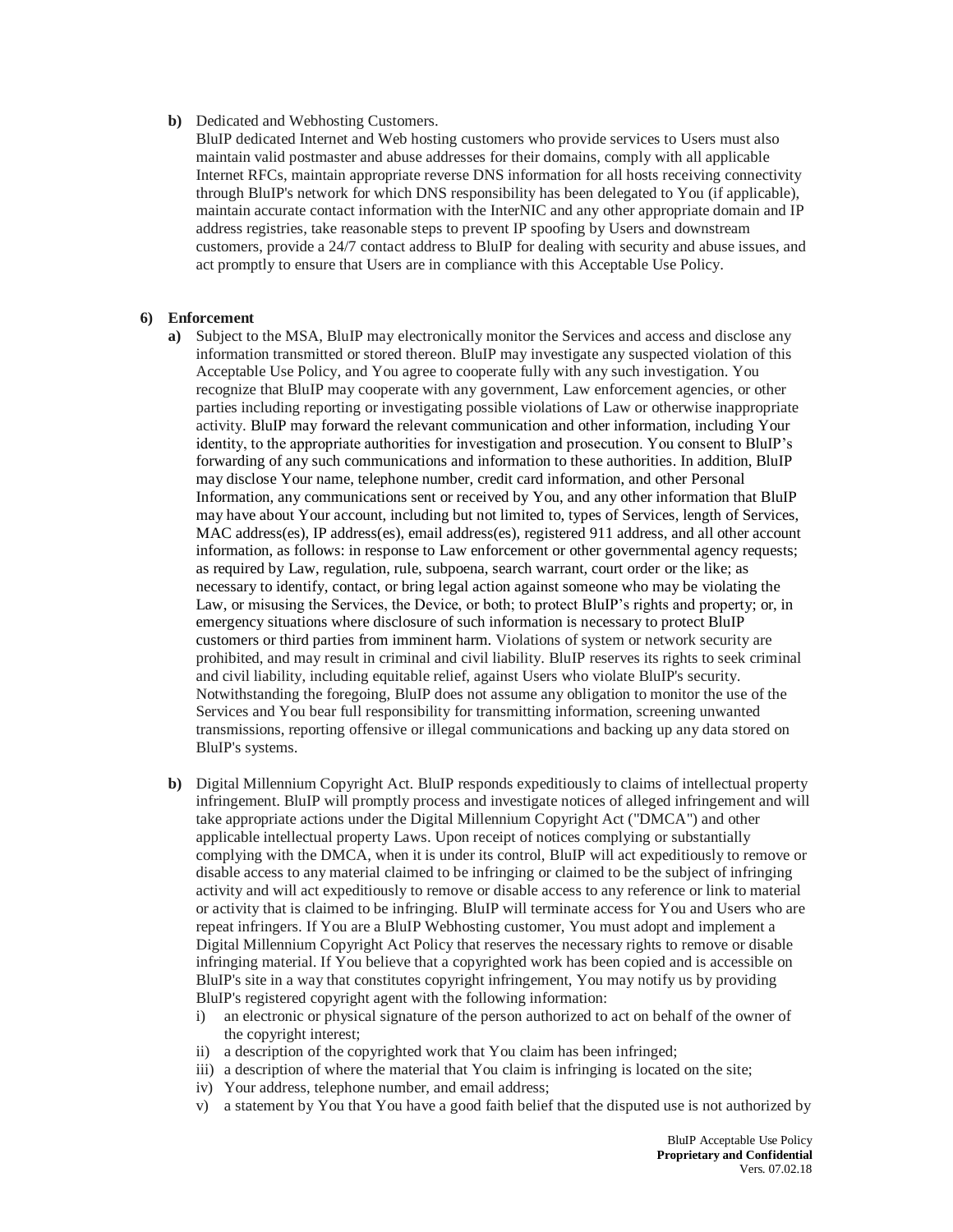the copyright owner, its agent, or the Law; and,

- vi) a statement by You, made under penalty of perjury, that the above information in Your notice is accurate and that You are the copyright owner or authorized to act on the copyright owner's behalf.
- It is Your responsibility to check the DMCA for additional or modified requirements.

#### **7) Notices and Acknowledgements**

- **a)** BluIP's designation of agent to receive notification of claimed infringement can be sent to legalnotice@bluip.com.
- **b)** Complaints regarding illegal use or System or network security issues should be sent to legalnotice@bluip.com.
- **c)** Complaints regarding Spam or other email abuse should be sent to [legalnotice@bluip.com.](mailto:legalnotice@bluip.com)
- **d)** You agree that calls, as defined herein for billing purposes, shall include all call traffic when accepted by BluIP or its underlying carriers for termination whether such calls are terminated for any reason ("incomplete calls"). BluIP will bill You for all calls completed to BluIP's facility or Equipment or that of BluIP's underlying carriers regardless of whether the call is completed to the called party. Accordingly, You understand Your obligations in regards to incomplete calls and agree that BluIP shall incur no liability as a result of or, in relation to, said incomplete call.
- **e)** In most cases, BluIP will attempt to notify You of complaints received by BluIP regarding any activity relating to You that appears to be in violation of this Acceptable Use Policy, and request that the violating party cease such activity. Without limiting anything set forth in the MSA, or this Acceptable Use Policy, in cases where the viability of the BluIP network is threatened, or in cases involving UCE/Spam, mail relaying, alteration of Your source IP address information, denial of service attacks, illegal activities, harassment or copyright infringement, BluIP reserves the right to suspend Your Services and/or any Users' access to the Services without notification; in addition, BluIP may take any other appropriate action, legal or otherwise, against You or Users (in respect of each, You will obtain their acknowledgement of the foregoing) for violations of this Acceptable Use Policy, which may include termination of the Services.
- **f)** You agree that You are solely responsible for the content of all visual, written or audible communications ("Content") sent by each User or displayed or uploaded by any User in relation to using the Services. You acknowledge that neither BluIP nor its Related Parties or vendors are responsible for any Content; You automatically grant (and warrant and represent that You have a right to grant) to BluIP and its Related Parties a world-wide, royalty-free, sub-licensable (in order for BluIP, Affiliates, its Related Parties and contractors, resellers and partners can deliver the Services) license to use, modify, publicly perform, publicly display, reproduce and distribute the Content solely in order to provide Services to User, including associates websites ("Sites")
- **g)** When BluIP removes or disables access to any material claimed to be infringing, BluIP may attempt to contact the User who has posted such material in order to give that User an opportunity to respond to the notification. Any and all counter notifications submitted by a User will be furnished to the complaining party. BluIP will give the complaining party an opportunity to seek judicial relief in accordance with the DMCA before BluIP replaces or restores access to any material as a result of any counter notification.
- **h)** All of Your Indemnification obligations under this BluIP Communications Service Agreement shall be subject to and in accordance with the Indemnification Section of the Agreement.

#### **8) Responsibility For Content of Others.**

You acknowledge that Users of the Services may violate one or more of the above prohibitions, but BluIP assumes no responsibility or liability for such violation. If You become aware of misuse of the Services by any person, You must contact BluIP immediately and inform BluIP of such misuse. BluIP may investigate any complaints and violations that come to its attention, and may take any action that it believes is appropriate, including, but not limited to issuing warnings, removing the Content or terminating accounts and/or User profiles and/or login. BluIP also reserves the right not to take any action. BluIP reserves the right, at its sole discretion, to determine if a Service is being used for any of the foregoing purposes or activities. Under no circumstances will BluIP be liable in any way for any data or other Content available or viewed on a Site, or actions taken while using the Services,